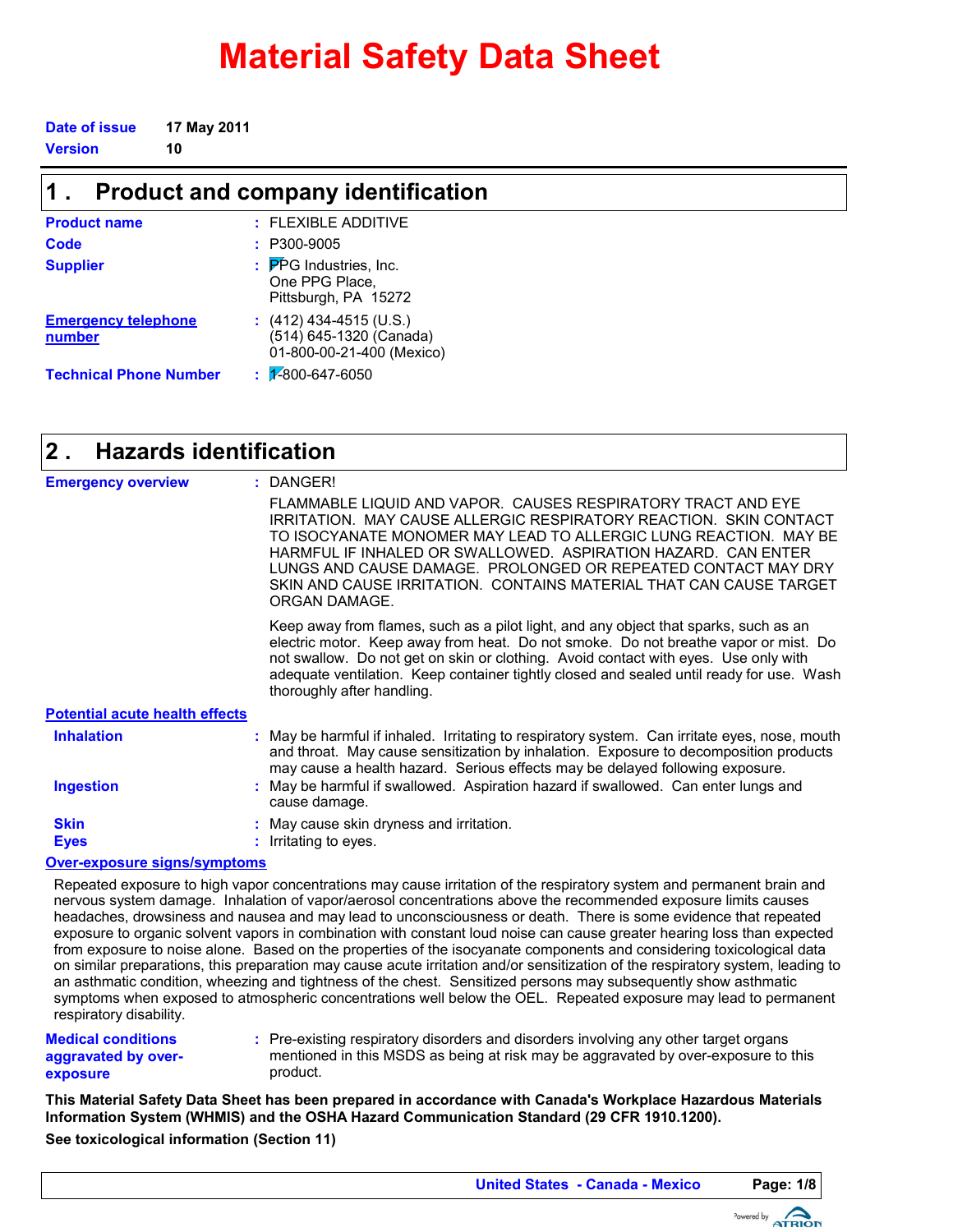## **3 . Composition/information on ingredients**

#### **Name CAS number %**

| <b>b</b> útanone                                        | 78-93-3   | $30 - 60$ |
|---------------------------------------------------------|-----------|-----------|
| Toluene                                                 | 108-88-3  | $5 - 10$  |
| 3-isocyanatomethyl-3,5,5-trimethylcyclohexyl isocyanate | 4098-71-9 | በ 1 - 1   |

**There are no additional ingredients present which, within the current knowledge of the supplier and in the concentrations applicable, are classified as hazardous to health or the environment and hence require reporting in this section.**

## **First aid measures 4 .**

If ingestion, irritation, any type of overexposure or symptoms of overexposure occur during or persists after use of this product, contact a POISON CONTROL CENTER, EMERGENCY ROOM OR PHYSICIAN immediately; have Material Safety Data Sheet information available. Never give anything by mouth to an unconscious or convulsing person.

| Eye contact               | : Check for and remove any contact lenses. Immediately flush eyes with running water<br>for at least 15 minutes, keeping eyelids open. Seek immediate medical attention.                               |
|---------------------------|--------------------------------------------------------------------------------------------------------------------------------------------------------------------------------------------------------|
| <b>Skin contact</b>       | : Remove contaminated clothing and shoes. Wash skin thoroughly with soap and<br>water or use recognized skin cleanser. Do NOT use solvents or thinners.                                                |
| <b>Inhalation</b>         | : Remove to fresh air. Keep person warm and at rest. If not breathing, if breathing is<br>irregular or if respiratory arrest occurs, provide artificial respiration or oxygen by<br>trained personnel. |
| <b>Ingestion</b>          | : If swallowed, seek medical advice immediately and show this container or label.<br>Keep person warm and at rest. Do not induce vomiting.                                                             |
| <b>Notes to physician</b> | : In case of inhalation of decomposition products in a fire, symptoms may be delayed. The<br>exposed person may need to be kept under medical surveillance for 48 hours.                               |

## **Fire-fighting measures 5 .**

| <b>Flammability of the product</b>                       | Flammable liquid. In a fire or if heated, a pressure increase will occur and the container<br>may burst, with the risk of a subsequent explosion. Vapors may accumulate in low or<br>confined areas or travel a considerable distance to a source of ignition and flash back.<br>Runoff to sewer may create fire or explosion hazard. |
|----------------------------------------------------------|---------------------------------------------------------------------------------------------------------------------------------------------------------------------------------------------------------------------------------------------------------------------------------------------------------------------------------------|
| <b>Extinguishing media</b>                               |                                                                                                                                                                                                                                                                                                                                       |
| <b>Suitable</b>                                          | : Use dry chemical, $CO2$ , water spray (fog) or foam.                                                                                                                                                                                                                                                                                |
| <b>Not suitable</b>                                      | : Do not use water jet.                                                                                                                                                                                                                                                                                                               |
| <b>Special exposure hazards</b>                          | : Promptly isolate the scene by removing all persons from the vicinity of the incident if<br>there is a fire. No action shall be taken involving any personal risk or without suitable<br>training. Move containers from fire area if this can be done without risk. Use water<br>spray to keep fire-exposed containers cool.         |
| <b>Hazardous combustion</b><br>products                  | : Decomposition products may include the following materials:<br>carbon oxides<br>nitrogen oxides                                                                                                                                                                                                                                     |
| <b>Special protective</b><br>equipment for fire-fighters | : Fire-fighters should wear appropriate protective equipment and self-contained breathing<br>apparatus (SCBA) with a full face-piece operated in positive pressure mode.                                                                                                                                                              |

## **Accidental release measures 6 .**

| <b>Personal precautions</b>      | : No action shall be taken involving any personal risk or without suitable training.<br>Evacuate surrounding areas. Keep unnecessary and unprotected personnel from<br>entering. Do not touch or walk through spilled material. Shut off all ignition sources. No<br>flares, smoking or flames in hazard area. Avoid breathing vapor or mist. Provide<br>adequate ventilation. Wear appropriate respirator when ventilation is inadequate. Put<br>on appropriate personal protective equipment (see Section 8). |
|----------------------------------|-----------------------------------------------------------------------------------------------------------------------------------------------------------------------------------------------------------------------------------------------------------------------------------------------------------------------------------------------------------------------------------------------------------------------------------------------------------------------------------------------------------------|
| <b>Environmental precautions</b> | : Avoid dispersal of spilled material and runoff and contact with soil, waterways, drains<br>and sewers. Inform the relevant authorities if the product has caused environmental<br>pollution (sewers, waterways, soil or air).                                                                                                                                                                                                                                                                                 |

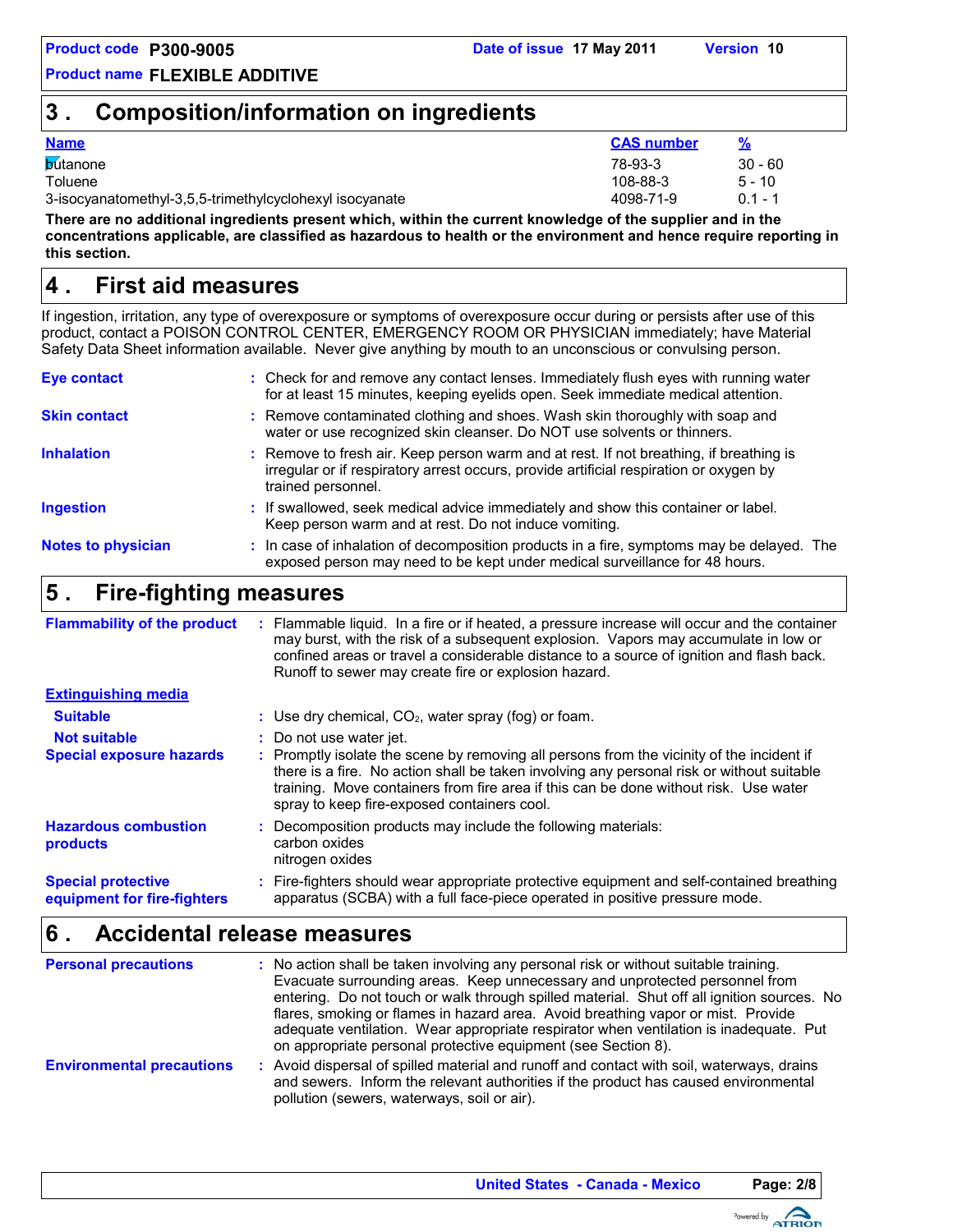### **6 . Accidental release measures**

| <b>Large spill</b>        | : Stop leak if without risk. Move containers from spill area. Approach release from<br>upwind. Use spark-proof tools and explosion-proof equipment. Prevent entry into<br>sewers, water courses, basements or confined areas. Wash spillages into an effluent<br>treatment plant or proceed as follows. Contain and collect spillage with non-combustible,<br>absorbent material e.g. sand, earth, vermiculite or diatomaceous earth and place in<br>container for disposal according to local regulations (see section 13). Dispose of via a<br>licensed waste disposal contractor. Contaminated absorbent material may pose the<br>same hazard as the spilled product. Note: see section 1 for emergency contact<br>information and section 13 for waste disposal.                                                                                                                                                                                                                                                                                       |
|---------------------------|------------------------------------------------------------------------------------------------------------------------------------------------------------------------------------------------------------------------------------------------------------------------------------------------------------------------------------------------------------------------------------------------------------------------------------------------------------------------------------------------------------------------------------------------------------------------------------------------------------------------------------------------------------------------------------------------------------------------------------------------------------------------------------------------------------------------------------------------------------------------------------------------------------------------------------------------------------------------------------------------------------------------------------------------------------|
| <b>Small spill</b>        | : Stop leak if without risk. Move containers from spill area. Use spark-proof tools and<br>explosion-proof equipment. Dilute with water and mop up if water-soluble or absorb with<br>an inert dry material and place in an appropriate waste disposal container. Dispose of<br>via a licensed waste disposal contractor.                                                                                                                                                                                                                                                                                                                                                                                                                                                                                                                                                                                                                                                                                                                                  |
| <b>Special provisions</b> | : Contain and collect spillage with non-combustible, absorbent material e.g. sand, earth,<br>vermiculite or diatomaceous earth and place in container for disposal according to local<br>regulations (see section 13). Place in a suitable container. The contaminated area should<br>be cleaned immediately with a suitable decontaminant. One possible (flammable)<br>decontaminant comprises (by volume): water (45 parts), ethanol or isopropyl alcohol (50<br>parts) and concentrated (d: 0,880) ammonia solution (5 parts). A non-flammable<br>alternative is sodium carbonate (5 parts) and water (95 parts). Add the same<br>decontaminant to the remnants and let stand for several days until no further reaction in<br>an unsealed container. Once this stage is reached, close container and dispose of<br>according to local regulations (see section 13). Do not allow to enter drains or<br>watercourses. If the product contaminates lakes, rivers, or sewers, inform the<br>appropriate authorities in accordance with local regulations. |

#### **Handling and storage 7 .**

#### **Handling**

Put on appropriate personal protective equipment (see Section 8). Eating, drinking and **:** smoking should be prohibited in areas where this material is handled, stored and processed. Persons with a history of asthma, allergies or chronic or recurrent respiratory disease should not be employed in any process in which this product is used. Do not breathe vapor or mist. Do not swallow. Do not get in eyes or on skin or clothing. Use only with adequate ventilation. Wear appropriate respirator when ventilation is inadequate. Do not enter storage areas and confined spaces unless adequately ventilated. Keep in the original container or an approved alternative made from a compatible material, kept tightly closed when not in use. Store and use away from heat, sparks, open flame or any other ignition source. Use explosion-proof electrical (ventilating, lighting and material handling) equipment. Use non-sparking tools. Take precautionary measures against electrostatic discharges. Vapors are heavier than air and may spread along floors. To avoid fire or explosion, dissipate static electricity during transfer by grounding and bonding containers and equipment before transferring material. Empty containers retain product residue and can be hazardous. Do not reuse container. If this material is part of a multiple component system, read the Material Safety Data Sheet(s) for the other component or components before blending as the resulting mixture may have the hazards of all of its parts.

**Storage**

Store in accordance with local regulations. Store in a segregated and approved area. **:** Store in original container protected from direct sunlight in a dry, cool and well-ventilated area, away from incompatible materials (see section 10) and food and drink. Precautions should be taken to minimize exposure to atmospheric humidity or water. CO <sup>2</sup> will be formed, which, in closed containers, could result in pressurization. Eliminate all ignition sources. Separate from oxidizing materials. Keep container tightly closed and sealed until ready for use. Containers that have been opened must be carefully resealed and kept upright to prevent leakage. Do not store in unlabeled containers. Use appropriate containment to avoid environmental contamination. Do not store above the following temperature: 120F / 49C.

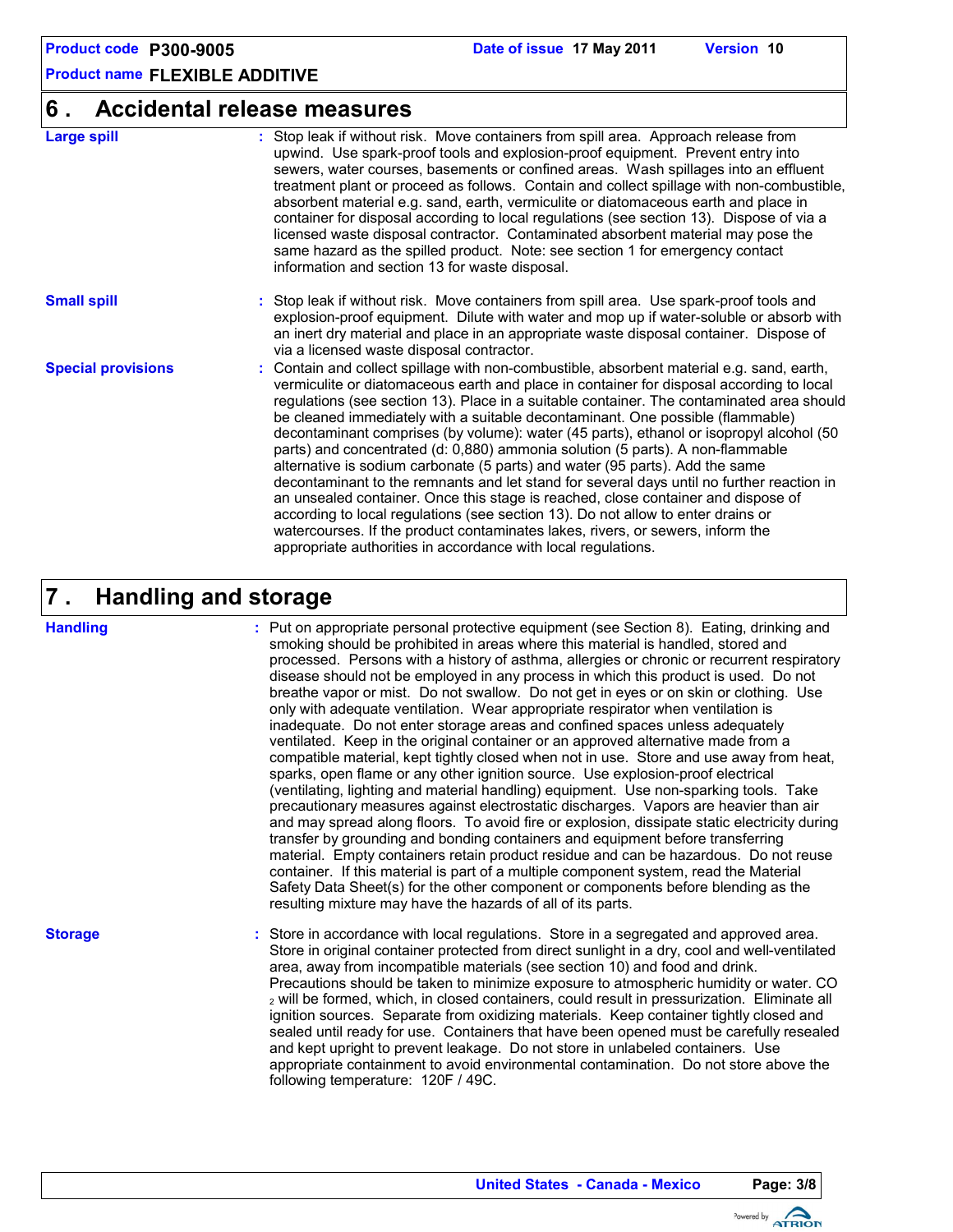## **Product code P300-9005 Date of issue 17 May 2011 Version 10**

## **Product name FLEXIBLE ADDITIVE**

## **8 . Exposure controls/personal protection**

| <b>Name</b>                                                 | <b>Result</b> | <b>ACGIH</b>               | <b>OSHA</b>                  | <b>Ontario</b>       | <b>Mexico</b>             | <b>PPG</b>                |
|-------------------------------------------------------------|---------------|----------------------------|------------------------------|----------------------|---------------------------|---------------------------|
| butanone                                                    | <b>TWA</b>    | 200 ppm                    | $200$ ppm                    | $200$ ppm            | 200 ppm                   | <b>Not</b><br>established |
|                                                             | <b>STEL</b>   | 300 ppm                    | <b>Not</b><br>established    | 300 ppm              | 300 ppm                   | <b>Not</b><br>established |
| Toluene                                                     | <b>TWA</b>    | 20 ppm                     | 200 ppm Z                    | 20 ppm               | 50 ppm S                  | <b>Not</b><br>established |
|                                                             | <b>STEL</b>   | <b>Not</b><br>lestablished | 500 ppm $Z A$<br>300 ppm Z C | ∣Not<br>lestablished | <b>Not</b><br>established | <b>Not</b><br>established |
| 3-isocyanatomethyl-3,5,5-<br>trimethylcyclohexyl isocyanate | <b>TWA</b>    | $0.005$ ppm                | <b>Not</b><br>established    | 0.005 ppm            | 0.01 ppm                  | <b>Not</b><br>established |

#### **Key to abbreviations**

| A           | $=$ Acceptable Maximum Peak                                       |      | = Potential skin absorption        |
|-------------|-------------------------------------------------------------------|------|------------------------------------|
| ACGIH       | = American Conference of Governmental Industrial Hygienists.      | SR   | $=$ Respiratory sensitization      |
| C           | $=$ Ceiling Limit                                                 | SS   | $=$ Skin sensitization             |
|             | $=$ Fume                                                          | STEL | = Short term Exposure limit values |
| <b>IPEL</b> | = Internal Permissible Exposure Limit                             | TD   | $=$ Total dust                     |
| <b>OSHA</b> | = Occupational Safety and Health Administration.                  | TLV  | = Threshold Limit Value            |
| R           | $=$ Respirable                                                    | TWA  | = Time Weighted Average            |
|             | = OSHA 29CFR 1910.1200 Subpart Z - Toxic and Hazardous Substances |      |                                    |

#### **Consult local authorities for acceptable exposure limits.**

| <b>Recommended monitoring</b><br>procedures      |   | : If this product contains ingredients with exposure limits, personal, workplace atmosphere<br>or biological monitoring may be required to determine the effectiveness of the ventilation<br>or other control measures and/or the necessity to use respiratory protective equipment.                                                                                                              |  |
|--------------------------------------------------|---|---------------------------------------------------------------------------------------------------------------------------------------------------------------------------------------------------------------------------------------------------------------------------------------------------------------------------------------------------------------------------------------------------|--|
| <b>Engineering measures</b>                      |   | Use only with adequate ventilation. Use process enclosures, local exhaust ventilation or<br>other engineering controls to keep worker exposure to airborne contaminants below any<br>recommended or statutory limits. The engineering controls also need to keep gas, vapor<br>or dust concentrations below any lower explosive limits. Use explosion-proof ventilation<br>equipment.             |  |
| <b>Hygiene measures</b>                          |   | : Wash hands, forearms and face thoroughly after handling chemical products, before<br>eating, smoking and using the lavatory and at the end of the working period. Appropriate<br>techniques should be used to remove potentially contaminated clothing. Wash<br>contaminated clothing before reusing. Ensure that eyewash stations and safety showers<br>are close to the workstation location. |  |
| <b>Personal protection</b>                       |   |                                                                                                                                                                                                                                                                                                                                                                                                   |  |
| <b>Eyes</b>                                      |   | : Safety glasses with side shields.                                                                                                                                                                                                                                                                                                                                                               |  |
| <b>Hands</b>                                     |   | Chemical-resistant, impervious gloves complying with an approved standard should be<br>worn at all times when handling chemical products if a risk assessment indicates this is<br>necessary.                                                                                                                                                                                                     |  |
| <b>Gloves</b>                                    |   | butyl rubber                                                                                                                                                                                                                                                                                                                                                                                      |  |
| <b>Respiratory</b>                               |   | By spraying: air-fed respirator. By other operations than spraying, in well ventilated<br>areas, air-fed respirators could be replaced by a combination charcoal filter and<br>particulate filter mask. Respirator selection must be based on known or anticipated<br>exposure levels, the hazards of the product and the safe working limits of the selected<br>respirator.                      |  |
| <b>Skin</b>                                      |   | Personal protective equipment for the body should be selected based on the task being<br>performed and the risks involved and should be approved by a specialist before handling<br>this product.                                                                                                                                                                                                 |  |
| <b>Environmental exposure</b><br><b>controls</b> | ÷ | Emissions from ventilation or work process equipment should be checked to ensure they<br>comply with the requirements of environmental protection legislation. In some cases,<br>fume scrubbers, filters or engineering modifications to the process equipment will be<br>necessary to reduce emissions to acceptable levels.                                                                     |  |
| <b>Restrictions on use</b>                       |   | : Persons with a history of asthma, allergies or chronic or recurrent respiratory disease<br>should not be employed in any process in which this product is used.                                                                                                                                                                                                                                 |  |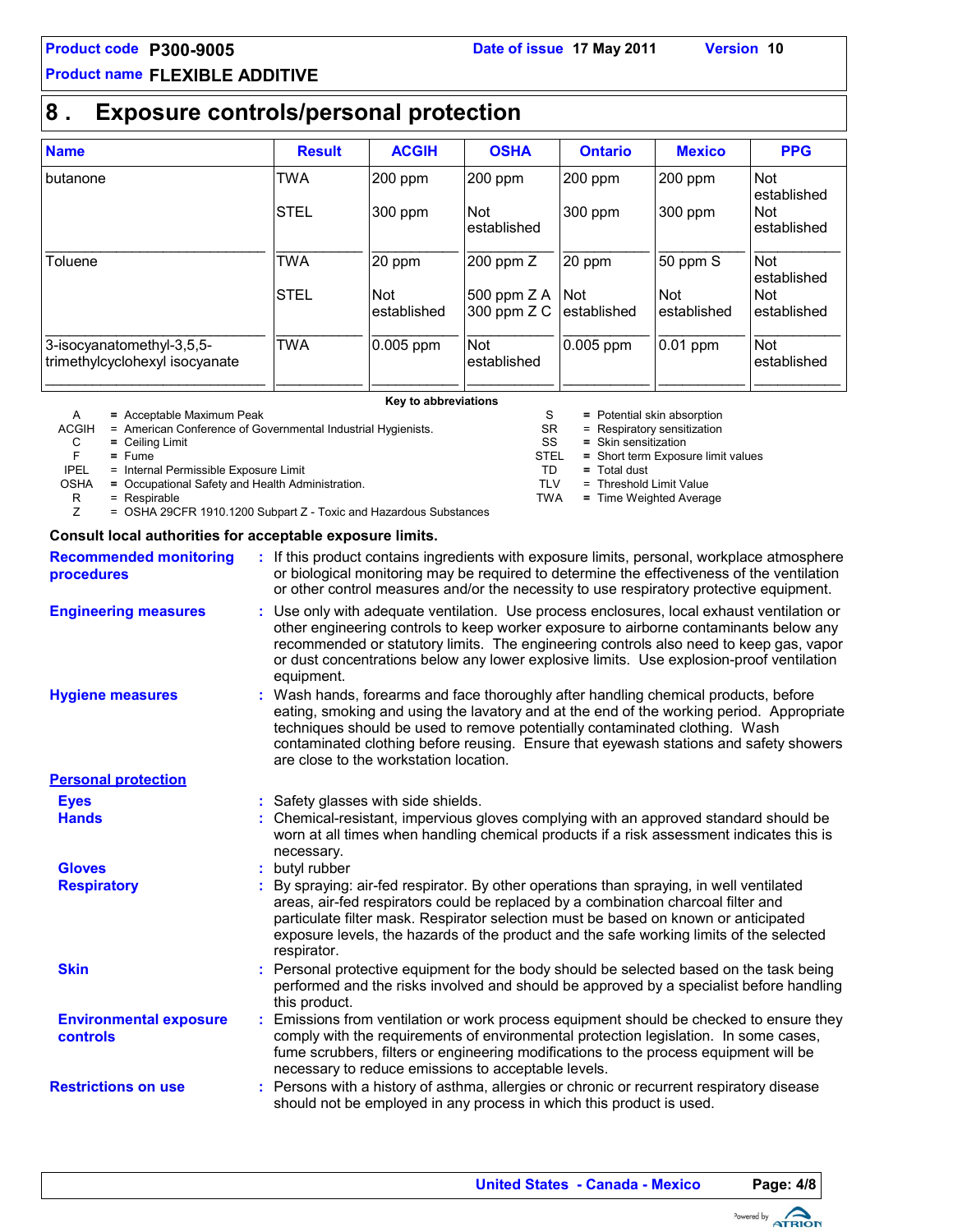#### **Physical and chemical properties 9 .**

| <b>Physical state</b>                             | Liquid.                                         |
|---------------------------------------------------|-------------------------------------------------|
| <b>Flash point</b>                                | Closed cup: $-3.33^{\circ}$ C (26 $^{\circ}$ F) |
| <b>Explosion limits</b>                           | Lower: 1.8%                                     |
| Color                                             | Not available.                                  |
| Odor                                              | Not available.                                  |
| рH                                                | Not available.                                  |
| <b>Boiling/condensation point</b>                 | : >37.78°C (>100°F)                             |
| <b>Melting/freezing point</b>                     | : Not available.                                |
| <b>Specific gravity</b>                           | 0.94                                            |
| Density (Ibs / gal)                               | : 7.84                                          |
| <b>Vapor pressure</b>                             | 8.5 kPa (63.7 mm Hg) [20 $^{\circ}$ C]          |
| <b>Vapor density</b>                              | Not available.                                  |
| <b>Volatility</b>                                 | : 61% (v/v), 53% (w/w)                          |
| <b>Evaporation rate</b>                           | 655 (butyl acetate = $1$ )                      |
| <b>Partition coefficient: n-</b><br>octanol/water | : Not available.                                |
| % Solid. (w/w)                                    | 47                                              |

## **Stability and reactivity 10 .**

| <b>Stability</b><br><b>Conditions to avoid</b> | : Stable under recommended storage and handling conditions (see section 7).<br>: Avoid all possible sources of ignition (spark or flame). Do not pressurize, cut, weld,<br>braze, solder, drill, grind or expose containers to heat or sources of ignition.<br>Uncontrolled exothermic reactions occur with amines and alcohols. The product reacts<br>slowly with water, resulting in the production of carbon dioxide. In closed containers,<br>pressure buildup could result in distortion, expansion and, in extreme cases, bursting of<br>the container. |
|------------------------------------------------|---------------------------------------------------------------------------------------------------------------------------------------------------------------------------------------------------------------------------------------------------------------------------------------------------------------------------------------------------------------------------------------------------------------------------------------------------------------------------------------------------------------------------------------------------------------|
| <b>Materials to avoid</b>                      | : Reactive or incompatible with the following materials:, oxidizing materials, strong<br>acids, strong alkalis                                                                                                                                                                                                                                                                                                                                                                                                                                                |
| <b>Hazardous decomposition</b><br>products     | : Under normal conditions of storage and use, hazardous decomposition products should<br>not be produced.                                                                                                                                                                                                                                                                                                                                                                                                                                                     |
| <b>Hazardous polymerization</b>                | : Under normal conditions of storage and use, hazardous polymerization will not occur.                                                                                                                                                                                                                                                                                                                                                                                                                                                                        |

## **11 . Toxicological information**

#### **Acute toxicity**

| <b>Product/ingredient name</b>                | <b>Result</b>   | <b>Species</b> | <b>Dose</b>  | <b>Exposure</b>          |  |  |  |  |
|-----------------------------------------------|-----------------|----------------|--------------|--------------------------|--|--|--|--|
| butanone                                      | LD50 Oral       | Rat            | 2737 mg/kg   |                          |  |  |  |  |
|                                               | LD50 Dermal     | Rabbit         | 6480 mg/kg   | $\overline{\phantom{0}}$ |  |  |  |  |
|                                               | LC50 Inhalation | Rat            | 11243 ppm    | 4 hours                  |  |  |  |  |
|                                               | Vapor           |                |              |                          |  |  |  |  |
| Toluene                                       | LD50 Oral       | Rat            | 636 mg/kg    | $\overline{\phantom{a}}$ |  |  |  |  |
|                                               | LD50 Dermal     | Rabbit         | $8.39$ g/kg  | $\overline{\phantom{0}}$ |  |  |  |  |
|                                               | LC50 Inhalation | Rat            | 49 g/m3      | 4 hours                  |  |  |  |  |
| 3-isocyanatomethyl-3,5,5-                     | LD50 Oral       | Rat            | >1000 mg/kg  | -                        |  |  |  |  |
| trimethylcyclohexyl isocyanate                |                 |                |              |                          |  |  |  |  |
|                                               | LD50 Dermal     | Rabbit         | 1060 mg/kg   | $\overline{\phantom{0}}$ |  |  |  |  |
|                                               | LC50 Inhalation | Rat            | 123 mg/ $m3$ | 4 hours                  |  |  |  |  |
|                                               | Vapor           |                |              |                          |  |  |  |  |
| <b>Conclusion/Summary</b><br>: Not available. |                 |                |              |                          |  |  |  |  |

**Chronic toxicity**

**Conclusion/Summary :** Not available.

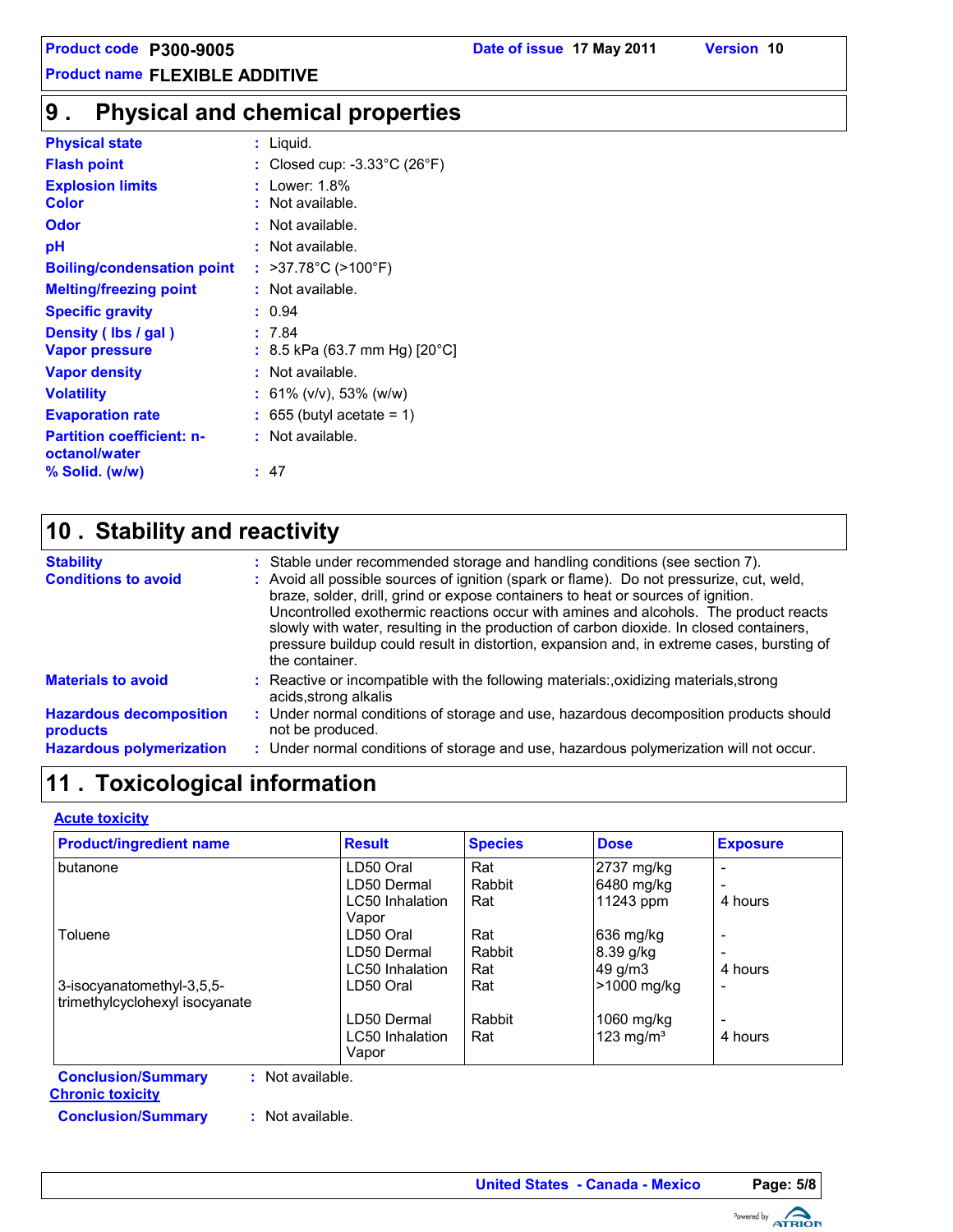## **11 . Toxicological information**

**Defatting irritant :** Prolonged or repeated contact can defat the skin and lead to irritation, cracking and/or dermatitis.

**Target organs :** Contains material which causes damage to the following organs: brain. Contains material which may cause damage to the following organs: blood, kidneys, lungs, the reproductive system, liver, heart, peripheral nervous system, upper respiratory tract, skin, central nervous system (CNS), eye, lens or cornea.

#### **Carcinogenicity**

| <b>Classification</b> |
|-----------------------|
|-----------------------|

| <b>Product/ingredient name</b> | <b>ACGIH</b> | <b>IARC</b> | <b>EPA</b> | <b>NIOSH</b> | <b>NTP</b> | <b>OSHA</b> |  |
|--------------------------------|--------------|-------------|------------|--------------|------------|-------------|--|
| Toluene                        | A4           |             |            |              |            | -           |  |
| <b>Teratogenicity</b>          |              |             |            |              |            |             |  |

**Developmental effects :** Contains material which may cause developmental abnormalities, based on animal data.

**Fertility effects** : Contains material which may impair female fertility, based on animal data.

## **Ecological information 12 .**

**Environmental effects :** No known significant effects or critical hazards.

#### **Aquatic ecotoxicity**

| <b>Product/ingredient</b><br>name | <b>Result</b>                                     | <b>Species</b>                                                 | <b>Exposure</b> |
|-----------------------------------|---------------------------------------------------|----------------------------------------------------------------|-----------------|
| butanone                          | Acute LC50 3220000 to 3320000 ug/L<br>Fresh water | Fish - Fathead minnow - Pimephales<br>promelas                 | 96 hours        |
|                                   | Acute LC50 >400 ppm Marine water                  | Fish - Sheepshead minnow -<br>Cyprinodon variegatus            | 96 hours        |
|                                   | Acute LC50 >520000 ug/L Fresh water               | Daphnia - Water flea - Daphnia magna                           | 48 hours        |
|                                   | Chronic NOEC 400 ppm Marine water                 | Fish - Sheepshead minnow -<br>Cyprinodon variegatus            | 96 hours        |
|                                   | Chronic NOEC <70000 ug/L Fresh<br>water           | Daphnia - Water flea - Daphnia magna 48 hours                  |                 |
| Toluene                           | Acute LC50 5800 ug/L Fresh water                  | Fish - Rainbow trout, donaldson trout -<br>Oncorhynchus mykiss | 96 hours        |
|                                   | Acute EC50 6000 ug/L Fresh water                  | Daphnia - Water flea - Daphnia magna 48 hours                  |                 |
|                                   | Chronic NOEC 28000 ug/L Fresh water               | Daphnia - Water flea - Daphnia magna 48 hours                  |                 |

## **Disposal considerations 13 .**

**Waste disposal**

The generation of waste should be avoided or minimized wherever possible. Significant **:** quantities of waste product residues should not be disposed of via the foul sewer but processed in a suitable effluent treatment plant. Dispose of surplus and non-recyclable products via a licensed waste disposal contractor. Disposal of this product, solutions and any by-products should at all times comply with the requirements of environmental protection and waste disposal legislation and any regional local authority requirements. Waste packaging should be recycled. Incineration or landfill should only be considered when recycling is not feasible. This material and its container must be disposed of in a safe way. Care should be taken when handling emptied containers that have not been cleaned or rinsed out. Empty containers or liners may retain some product residues. Vapor from product residues may create a highly flammable or explosive atmosphere inside the container. Do not cut, weld or grind used containers unless they have been cleaned thoroughly internally. Avoid dispersal of spilled material and runoff and contact with soil, waterways, drains and sewers.

**United States - Canada - Mexico Page: 6/8**

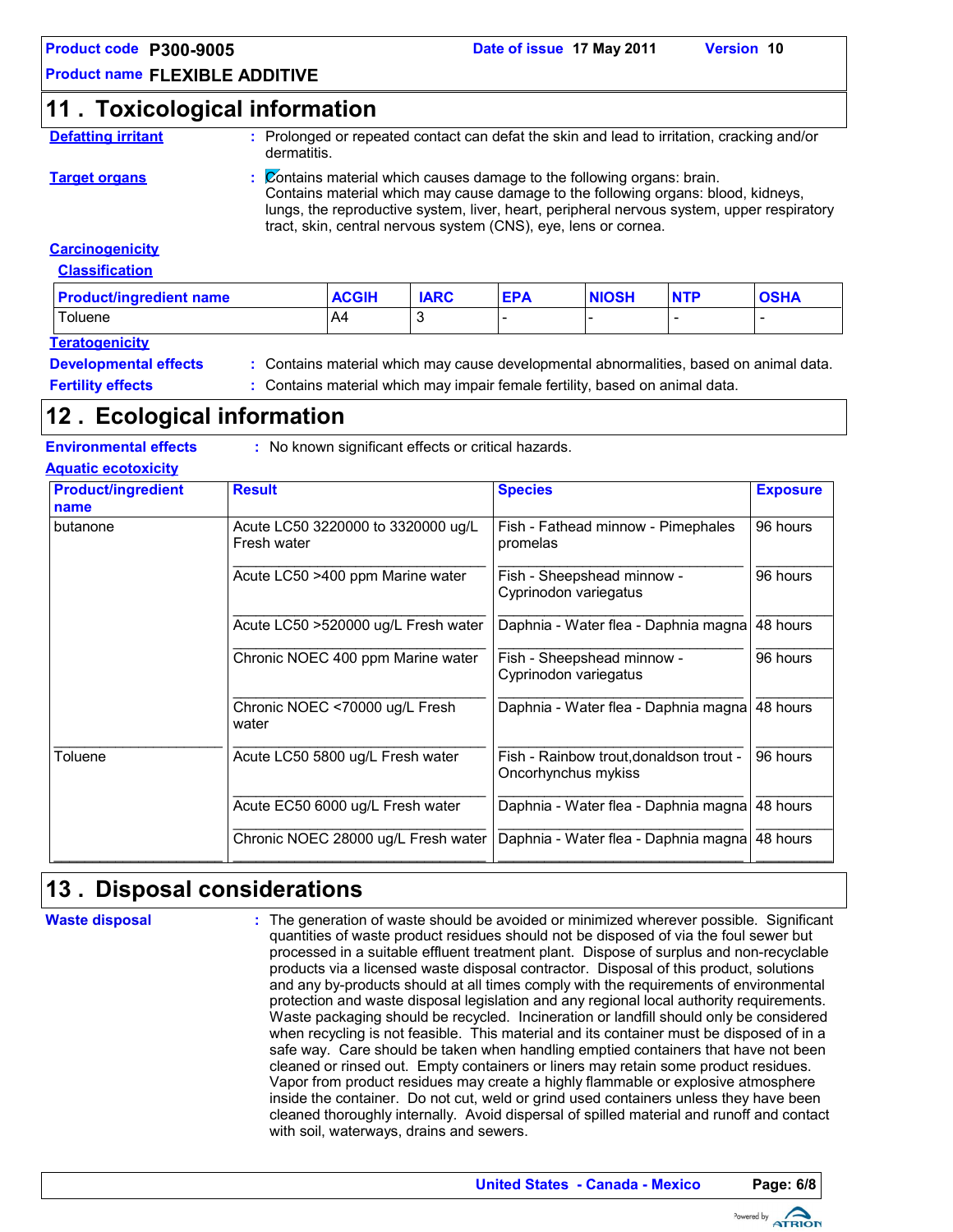## **13 . Disposal considerations**

**Disposal should be in accordance with applicable regional, national and local laws and regulations.**

**Refer to Section 7: HANDLING AND STORAGE and Section 8: EXPOSURE CONTROLS/PERSONAL PROTECTION for additional handling information and protection of employees. Section 6. Accidental release measures**

## **14 . Transport information**

| <b>Regulation</b> |      | <b>UN number Proper shipping name</b> | <b>Classes</b> | <b>PG*</b> Additional information |
|-------------------|------|---------------------------------------|----------------|-----------------------------------|
| <b>UN</b>         | 1263 | Paint.                                |                |                                   |
| <b>IMDG</b>       | 1263 | Paint.                                |                |                                   |
| <b>DOT</b>        | 1263 | Paint.                                |                |                                   |

PG\* : Packing group

Reportable quantity RQ **:** CERCLA: Hazardous substances.: Toluene: 1000 lbs. (454 kg); butanone: 5000 lbs. (2270 kg);

## **15 . Regulatory information**

|                                      | United States inventory (TSCA 8b) : All components are listed or exempted.               |
|--------------------------------------|------------------------------------------------------------------------------------------|
| <b>Australia inventory (AICS)</b>    | : All components are listed or exempted.                                                 |
| Canada inventory (DSL)               | : All components are listed or exempted.                                                 |
| <b>China inventory (IECSC)</b>       | : Not determined.                                                                        |
| Europe inventory (REACH)             | : Please contact your supplier for information on the inventory status of this material. |
| Japan inventory (ENCS)               | : At least one component is not listed.                                                  |
| Korea inventory (KECI)               | : All components are listed or exempted.                                                 |
| New Zealand (NZIoC)                  | : Not determined.                                                                        |
| <b>Philippines inventory (PICCS)</b> | : Not determined.                                                                        |
|                                      |                                                                                          |

#### **United States**

#### **U.S. Federal regulations :**

CERCLA: Hazardous substances.: Toluene: 1000 lbs. (454 kg); butanone: 5000 lbs. (2270 kg); **SARA 302/304/311/312 extremely hazardous substances**: No products were found. **SARA 302/304 emergency planning and notification**: No products were found. **SARA 302/304/311/312 hazardous chemicals**: Toluene; butanone

**SARA 311/312 MSDS Distribution - Chemical Inventory - Hazard Identification:**

| <b>Chemical name</b>                            | CAS#                            | <b>Acute</b> | <b>Chronic</b> | <b>Fire</b>                   | <b>Reactive</b>                  | <b>Pressure</b> |
|-------------------------------------------------|---------------------------------|--------------|----------------|-------------------------------|----------------------------------|-----------------|
| butanone                                        | 78-93-3                         | v            | N              | ◡                             | N                                | N               |
| <b>Toluene</b>                                  | 108-88-3                        | v            | v              | v                             | N                                | N               |
| 3-isocyanatomethyl-3,5,5-                       | 4098-71-9                       | v            | N              | N                             |                                  | Ν               |
| trimethylcyclohexyl isocyanate                  |                                 |              |                |                               |                                  |                 |
|                                                 | <b>Product as-supplied:</b>     | ▽            | ٧              | ◡                             | N                                | Ν               |
| <b>SARA 313</b><br><b>Supplier notification</b> | <b>Chemical name</b><br>Toluene |              |                | <b>CAS number</b><br>108-88-3 | <b>Concentration</b><br>$5 - 10$ |                 |

**Additional environmental information is contained on the Environmental Data Sheet for this product, which can be obtained from your PPG representative.**

#### **California Prop. 65**

**WARNING:** This product contains a chemical known to the State of California to cause birth defects or other reproductive harm.

**Canada**

**WHMIS (Canada)** Class B-2: Flammable liquid with a flash point lower than 37.8°C (100°F). Class D-2A: **:** Material causing other toxic effects (Very toxic). Class D-2B: Material causing other toxic effects (Toxic).

### **Mexico**

**Classification**